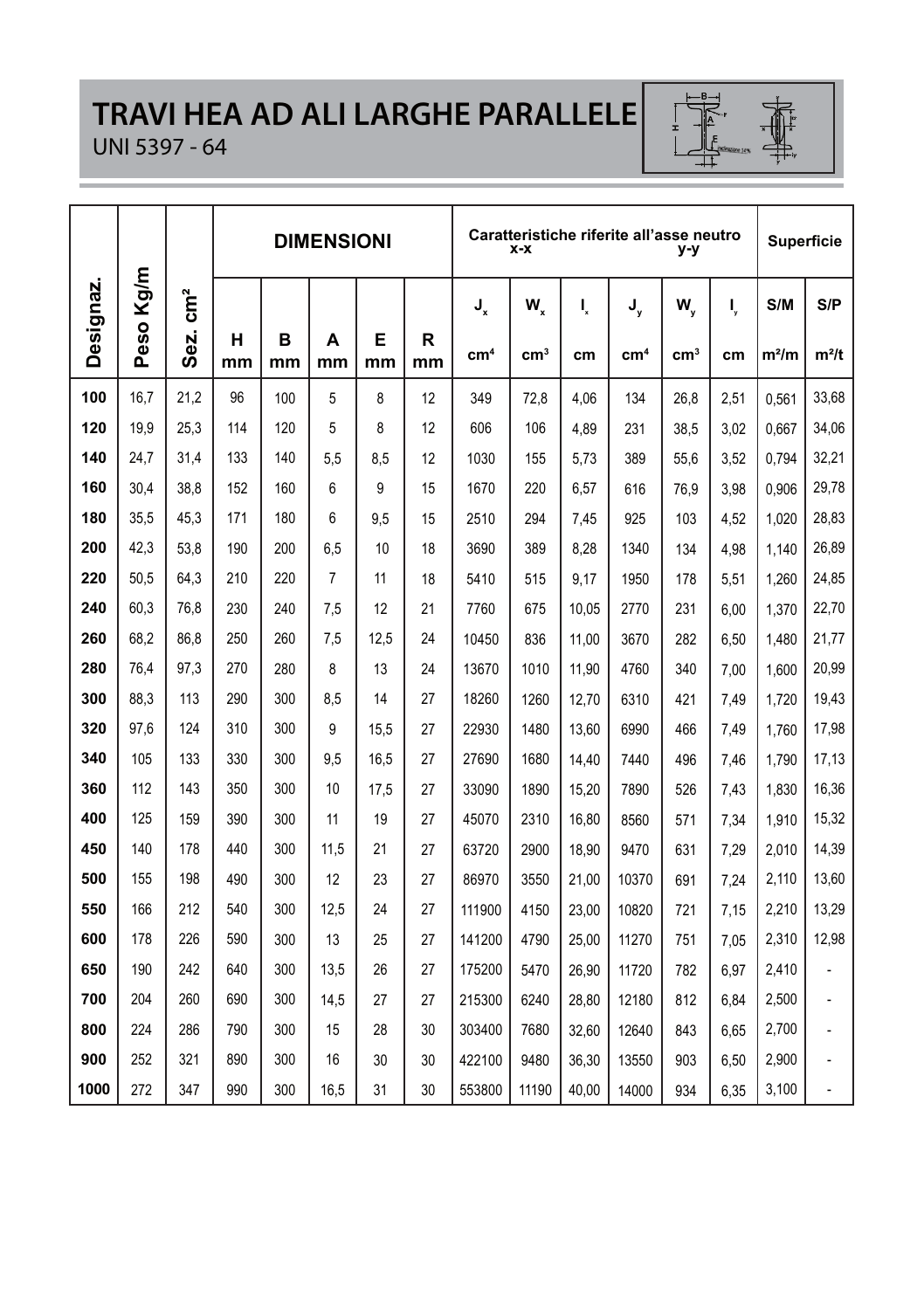## **TRAVI <<HEA>> TABELLA DEI CARICHI NETTI UNIFORMEMENTE RIPARTITI PER δ = 1600 Kg/cm2**

|                 | Profilo       | Peso <sup>1</sup> |        |        |        |        |        |                |          | DISTANZA TRA GLI APPOGGI IN METRI |               |       |             |               |               |               |
|-----------------|---------------|-------------------|--------|--------|--------|--------|--------|----------------|----------|-----------------------------------|---------------|-------|-------------|---------------|---------------|---------------|
| Alt.            | Largh.        | kg/m              | $\sim$ | S      | 4      | 5      | ဖ      | $\overline{ }$ | $\infty$ | တ                                 | $\frac{1}{2}$ | Ξ     | $\tilde{c}$ | $\frac{3}{2}$ | $\frac{4}{4}$ | $\frac{5}{1}$ |
| $\frac{8}{1}$   | 96            | 16,7              | 4638   | 3064   | 2269   | 1785   | 1457   |                |          |                                   |               |       |             |               |               |               |
| <b>120</b>      | 114           | 19,9              | 6744   | 4463   | 3312   | 2614   | 2142   | 1809           |          |                                   |               |       |             |               |               |               |
| $\frac{40}{5}$  | 133           | 24,7              | 9870   | 6539   | 4861   | 3844   | 3158   | 2661           | 2282     |                                   |               |       |             |               |               |               |
| <b>991</b>      | 152           | 30,4              | 14019  | 9295   | 6918   | 5480   | 4511   | 3810           | 3276     | 2855                              | 2512          |       |             |               |               |               |
| $\frac{80}{2}$  | 171           | 35,5              | 18744  | 12437  | 9265   | 7348   | 6059   | 5127           | 4419     | 3861                              | 3408          | 3030  |             |               |               |               |
| 200             | 190           | 42,3              | 24810  | 16470  | 12278  | 9746   | 8044   | 6816           | 5885     | 5151                              | 4556          | 4061  | 3641        |               |               |               |
| 220             | $\frac{1}{2}$ | 50,5              | 32858  | 21821  | 16277  | 12931  | 10683  | 9063           | 7835     | 6869                              | 6087          | 5437  | 4887        | 4414          |               |               |
| 240             | 230           | 60,3              | 48078  | 28618  | 21358  | 16978  | 14037  | 11920          | 10317    | 9057                              | 8036          | 7191  | 6476        | 5862          | 5327          | 4855          |
| 260             | 250           | 68,2              | 53366  | 35464  | 26478  | 21060  | 17425  | 14809          | 12830    | 11275                             | 10018         | 8977  | 8098        | 7344          | 6688          | 6110          |
| 280             | 270           | 76,4              | 64485  | 42863  | 32013  | 25473  | 21087  | 17933          | 15548    | 13676                             | 12163         | 10912 | 9856        | 8951          | 8164          | 7472          |
| $\frac{8}{3}$   | 290           | 88,3              | 80461  | 53493  | 39965  | 31813  | 26349  | 22421          | 19453    | 17125                             | 15244         | 13690 | 12380       | 11258         | 10283         | 9427          |
| 320             | $\frac{1}{3}$ | 97,6              | 94522  | 62852  | 46368  | 37409  | 30987  | 26379          | 22898    | 20170                             | 17967         | 16147 | 14615       | 13306         | 12164         | 11165         |
| $\frac{340}{5}$ | 330           | $\frac{20}{1}$    | 107310 | 71863  | 53338  | 42481  | 35209  | 29984          | 26039    | 22947                             | 20453         | 18393 | 16659       | 15176         | 13889         | 12760         |
| 360             | 350           | 112               | 120732 | 80301  | 60034  | 47822  | 39646  | 33775          | 29343    | 25871                             | 23071         | 20789 | 18815       | 17152         | 15711         | 14447         |
| 400             | 390           | 125               | 147586 | 98182  | 73418  | 58509  | 48528  | 41364          | 35959    | 31790                             | 28317         | 25567 | 23139       | 21129         | 19369         | 17899         |
| 450             | 40            | 140               | 185315 | 123310 | 92237  | 73538  | 60125  | 52047          | 45278    | 39983                             | 25719         | 32209 | 29252       | 26733         | 24553         | 22646         |
| 500             | 490           | 155               | 226884 | 50997  | 112977 | 90102  | 74801  | 63827          | 55558    | 49092                             | 43888         | 39603 | 36005       | 32937         | 30286         | 27967         |
| 550             | 540           | 166               | 265261 | 176564 | 132132 | 105407 | 87535  | 74721          | 65070    | 57526                             | 51458         | 46463 | 42273       | 38702         | 35718         | 32922         |
| 600             | 590           | 178               | 336196 | 203834 | 152364 | 121731 | 101116 | 86340          | 75214    | 66520                             | 59530         | 53778 | 48956       | 45026         | 41301         | 38203         |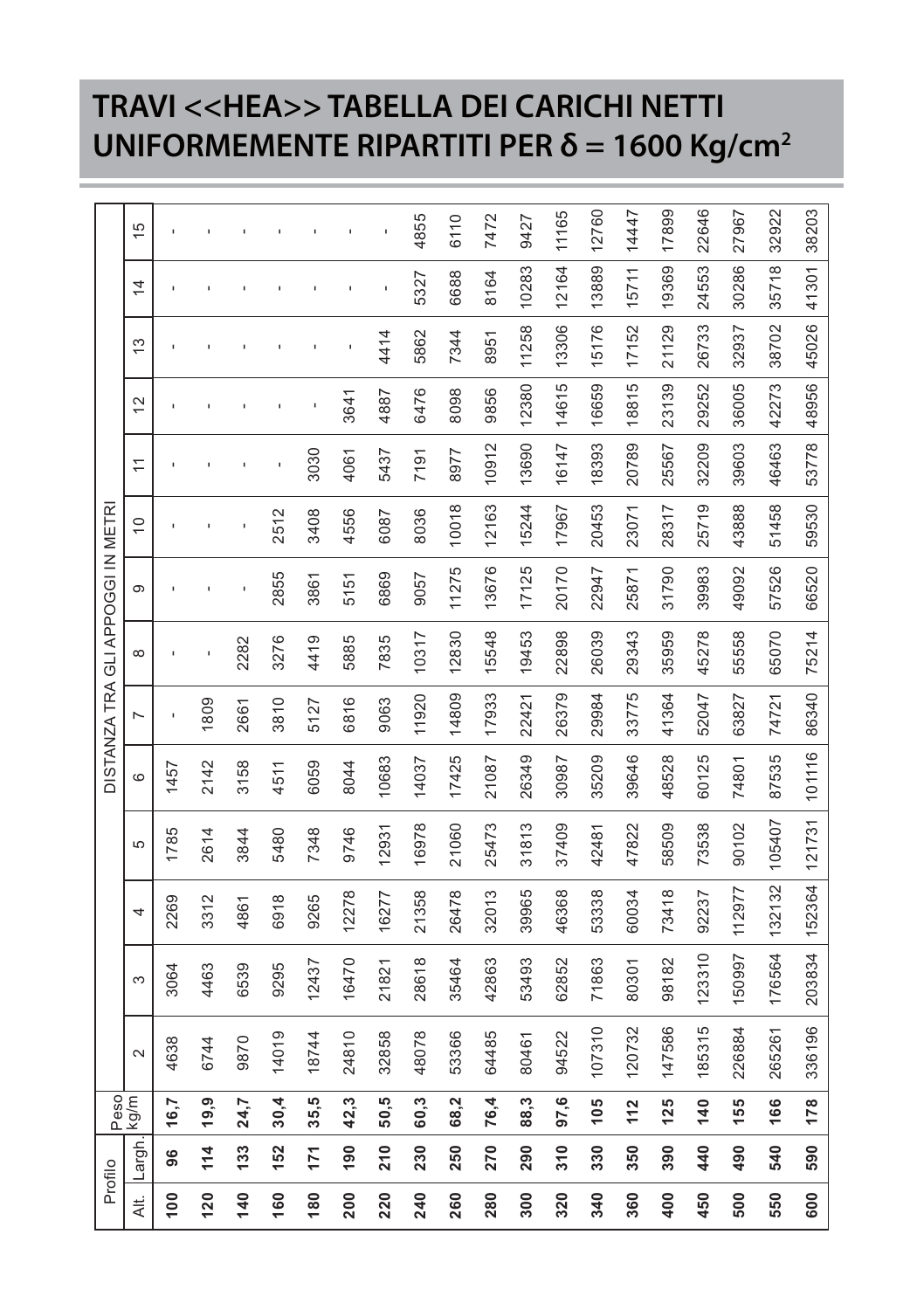#### **TRAVI HEB AD ALI LARGHE PARALLELE** UNI 5397 - 64



|           |           |                         |      |     | <b>DIMENSIONI</b> |      |    |                      | X-X                      |          | Caratteristiche riferite all'asse neutro | y-y                 |          |                | <b>Superficie</b> |
|-----------|-----------|-------------------------|------|-----|-------------------|------|----|----------------------|--------------------------|----------|------------------------------------------|---------------------|----------|----------------|-------------------|
| Designaz. | Peso Kg/m | $\mathsf{cm}^2$<br>Sez. | н    | в   | A                 | Е    | R  | J<br>cm <sup>4</sup> | $W_{x}$<br>$\text{cm}^3$ | I,<br>cm | J,<br>cm <sup>4</sup>                    | W,<br>$\text{cm}^3$ | I,<br>cm | S/M<br>$m^2/m$ | S/P<br>$m^2/t$    |
|           |           |                         | mm   | mm  | mm                | mm   | mm |                      |                          |          |                                          |                     |          |                |                   |
| 100       | 20.4      | 26.0                    | 100  | 100 | 6                 | 10   | 12 | 450                  | 89.9                     | 4,16     | 167                                      | 33,5                | 2,53     | 0.567          | 27,76             |
| 120       | 26,7      | 34,0                    | 120  | 120 | 6,5               | 11   | 12 | 864                  | 144                      | 5,04     | 318                                      | 52,9                | 3,06     | 0,686          | 25,71             |
| 140       | 33.7      | 43.0                    | 140  | 140 | $\overline{7}$    | 12   | 12 | 1510                 | 216                      | 5,93     | 550                                      | 78,5                | 3,58     | 0.805          | 23,88             |
| 160       | 42,6      | 54,3                    | 160  | 160 | 8                 | 13   | 15 | 2490                 | 311                      | 6.78     | 889                                      | 111                 | 4.05     | 0.918          | 21,56             |
| 180       | 51,2      | 65.3                    | 180  | 180 | 8,5               | 14   | 15 | 3830                 | 426                      | 7,66     | 1360                                     | 151                 | 4,57     | 1.040          | 20,25             |
| 200       | 61,3      | 78,1                    | 200  | 200 | 9                 | 15   | 18 | 5700                 | 570                      | 8,54     | 2000                                     | 200                 | 5.07     | 1.150          | 18,78             |
| 220       | 71,5      | 91.0                    | 220  | 220 | 9,5               | 16   | 18 | 8090                 | 736                      | 9,43     | 2840                                     | 258                 | 5,59     | 1,270          | 17,77             |
| 240       | 83.2      | 106                     | 240  | 240 | 10                | 17   | 21 | 11260                | 938                      | 10.3     | 3920                                     | 327                 | 6.08     | 1.380          | 16,63             |
| 260       | 93.0      | 118                     | 260  | 260 | 10                | 17,5 | 24 | 14920                | 1150                     | 11,2     | 5130                                     | 395                 | 6,58     | 1,500          | 16,12             |
| 280       | 103       | 131                     | 280  | 280 | 10.5              | 18   | 24 | 19270                | 1380                     | 12,1     | 6590                                     | 471                 | 7.09     | 1.620          | 15,69             |
| 300       | 117       | 149                     | 300  | 300 | 11                | 19   | 27 | 25170                | 1680                     | 13,0     | 8560                                     | 571                 | 7,58     | 1,730          | 14,80             |
| 320       | 127       | 161                     | 320  | 300 | 11.5              | 20.5 | 27 | 30800                | 1930                     | 13,8     | 9240                                     | 616                 | 7,57     | 1.770          | 13,98             |
| 340       | 134       | 171                     | 340  | 300 | 12                | 21,5 | 27 | 36660                | 2160                     | 14,6     | 9690                                     | 646                 | 7,53     | 1,810          | 13,49             |
| 360       | 142       | 181                     | 360  | 300 | 12.5              | 22,5 | 27 | 43190                | 2400                     | 15,5     | 10140                                    | 676                 | 7,49     | 1,850          | 13,04             |
| 400       | 155       | 198                     | 400  | 300 | 13,5              | 24   | 27 | 57680                | 2880                     | 17,1     | 10820                                    | 721                 | 7,40     | 1,930          | 12,41             |
| 450       | 171       | 218                     | 450  | 300 | 14                | 26   | 27 | 79890                | 3550                     | 19.1     | 11720                                    | 781                 | 7,33     | 2,030          | 11,84             |
| 500       | 187       | 239                     | 500  | 300 | 14,5              | 28   | 27 | 107200               | 4290                     | 21,2     | 12620                                    | 842                 | 7,27     | 2,120          | 11,34             |
| 550       | 199       | 254                     | 550  | 300 | 15                | 29   | 27 | 136700               | 4970                     | 23,2     | 13080                                    | 872                 | 7,17     | 2,220          | 11,15             |
| 600       | 212       | 270                     | 600  | 300 | 15,5              | 30   | 27 | 171000               | 5700                     | 25.2     | 13500                                    | 902                 | 7.08     | 2,320          | 10,96             |
| 650       | 225       | 286                     | 650  | 300 | 16                | 31   | 27 | 210600               | 6480                     | 27,1     | 13980                                    | 932                 | 6,99     | 2,420          |                   |
| 700       | 241       | 306                     | 700  | 300 | 17                | 32   | 27 | 256900               | 7340                     | 29.0     | 14440                                    | 963                 | 6.87     | 2,520          |                   |
| 800       | 262       | 334                     | 800  | 300 | 17,5              | 33   | 30 | 359100               | 8980                     | 32,8     | 14900                                    | 994                 | 6,68     | 2,710          |                   |
| 900       | 291       | 371                     | 900  | 300 | 18.5              | 35   | 30 | 494100               | 10980                    | 36.5     | 15820                                    | 1050                | 6.53     | 2.910          |                   |
| 1000      | 314       | 400                     | 1000 | 300 | 19                | 36   | 30 | 644700               | 12890                    | 40,1     | 16280                                    | 1090                | 6,38     | 3,110          |                   |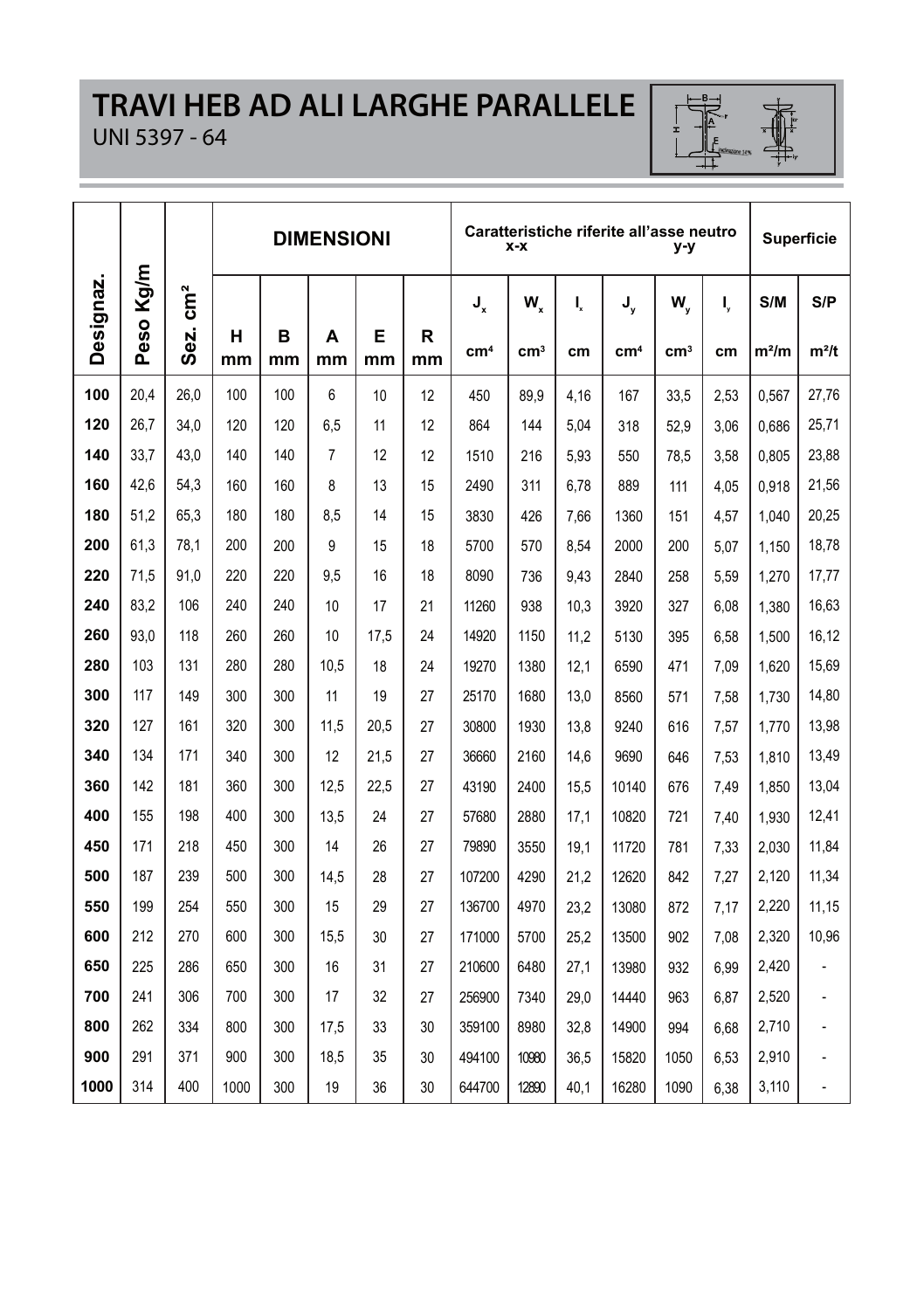## **TRAVI <<HEB>> TABELLA DEI CARICHI NETTI UNIFORMEMENTE RIPARTITI PER δ = 1600 Kg/cm2**

|               | Profilo        | Peso  |        |        |        |        |        | DISTANZA TRA   |       | GLI APPOGGI IN METRI |               |             |               |       |                |               |
|---------------|----------------|-------|--------|--------|--------|--------|--------|----------------|-------|----------------------|---------------|-------------|---------------|-------|----------------|---------------|
| Alt.          | Largh          | kg/m  | $\sim$ | S      | 4      | 40     | ဖ      | $\overline{ }$ | 8     | ၜ                    | $\frac{0}{1}$ | $\tilde{t}$ | $\frac{2}{3}$ | 13    | $\overline{4}$ | $\frac{5}{1}$ |
| 100           | $\frac{0}{2}$  | 20, 4 | 5719   | 3778   | 2798   | 2202   | 1797   | 1502           |       |                      |               |             |               |       |                |               |
| 120           | 120            | 26,7  | 9162   | 6063   | 4501   | 3553   | 2911   | 2446           | 2090  |                      |               |             |               |       |                |               |
| 140           | 140            | 33,7  | 13756  | 9114   | 6777   | 5361   | 4405   | 3713           | 3186  | 2768                 |               |             |               |       |                |               |
| 160           | 160            | 42,6  | 19818  | 13141  | 9781   | 7748   | 6379   | 5388           | 4635  | 4039                 | 3554          |             |               |       |                |               |
| 180           | 180            | 51,2  | 27161  | 18022  | 13427  | 10649  | 8780   | 7431           | 6406  | 5597                 | 4940          | 4393        |               |       |                |               |
| 200           | 200            | 61,3  | 36356  | 24135  | 17994  | 14285  | 11792  | 9993           | 8629  | 7554                 | 6683          | 5958        | 5344          |       |                |               |
| 220           | 220            | 71,5  | 46960  | 31187  | 23265  | 8483   | 5272   | 12957          | 11203 | 9823                 | 8705          | 7777        | 6992          | 6317  |                |               |
| 240           | 240            | 83,2  | 59864  | 39770  | 29682  | 23596  | 19511  | 16569          | 14342 | 12591                | 11174         | 10000       | 9006          | 8153  | 7411           |               |
| 260           | 260            | 93,0  | 73412  | 48786  | 36427  | 28974  | 23974  | 20377          | 17655 | 15518                | 13789         | 12358       | 11150         | 10113 | 9212           | 8418          |
| 280           | 280            | 103   | 88111  | 58569  | 43747  | 34812  | 28821  | 24512          | 21255 | 18700                | 16633         | 14924       | 13483         | 12248 | 11174          | 10230         |
| 300           | 300            | 117   | 107283 | 71327  | 53299  | 42422  | 35137  | 29900          | 25943 | 22839                | 20333         | 18261       | 16515         | 15020 | 13721          | 12580         |
| 320           | $\frac{8}{30}$ | 127   | 123263 | 81963  | 61250  | 48771  | 40410  | 34401          | 29863 | 26305                | 23433         | 21060       | 19062         | 17351 | 15867          | 14564         |
| 340           | $\frac{8}{3}$  | 134   | 137968 | 91755  | 68852  | 54624  | 45274  | 38558          | 33487 | 29513                | 26307         | 23659       | 21431         | 19525 | 17872          | 16421         |
| 360           | 300            | 142   | 153312 | 101971 | 76130  | 60728  | 50346  | 42890          | 37263 | 32854                | 29300         | 26364       | 23895         | 21784 | 19954          | 18349         |
| $\frac{1}{2}$ | $\frac{0}{2}$  | 55    | 184005 | 122412 | 91568  | 72951  | 60503  | 51576          | 44838 | 39641                | 35313         | 31962       | 28859         | 26341 | 24160          | 22250         |
| 450           | $\frac{0}{2}$  | 171   | 226852 | 50949  | 112913 | 90022  | 74705  | 63715          | 55430 | 49948                | 43728         | 39427       | 35813         | 32792 | 30062          | 27727         |
| 500           | 300            | 187   | 274179 | 182474 | 136528 | 108886 | 90395  | 77134          | 67142 | 59328                | 53040         | 47861       | 43514         | 42238 | 38149          | 33802         |
| 550           | $\frac{0}{2}$  | 199   | 317674 | 211541 | 158240 | 126234 | 104830 | 89484          | 77926 | 68891                | 61624         | 55642       | 50624         | 46347 | 42653          | 39424         |
| 600           | 300            | 212   | 364367 | 242558 | 181547 | 144856 | 120325 | 102742         | 89501 | 79262                | 70838         | 63993       | 58254         | 53365 | 49145          | 45458         |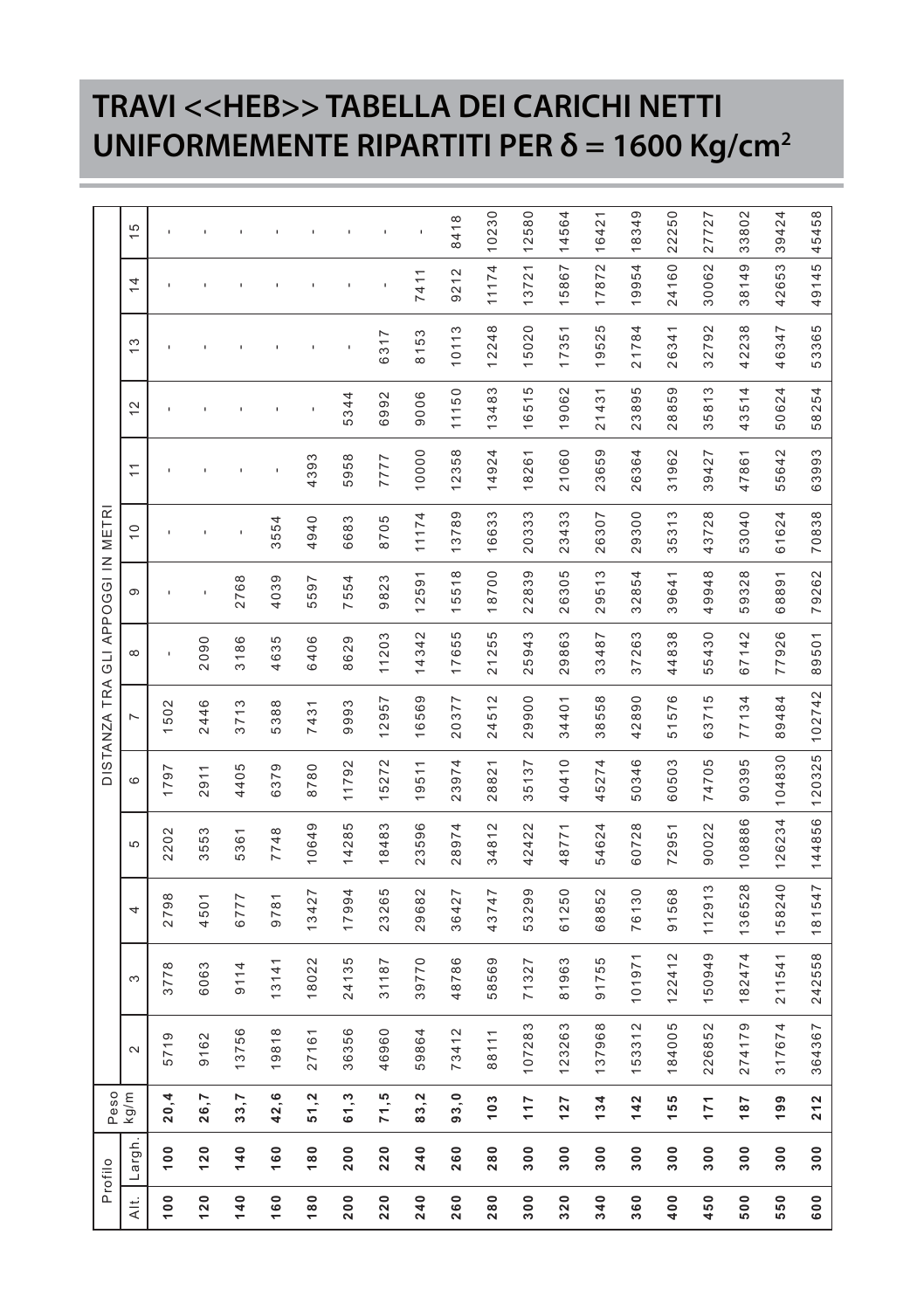# **TRAVI IPE AD ALI LARGHE PARALLELE**

# $-\frac{B}{1}$

#### UNI 5398 - 64

|           |               |                 |         |         | <b>DIMENSIONI</b> |         |         |                 | $x - x$         |      | Caratteristiche riferite all'asse neutro | y-y           |      | <b>Superficie</b> |         |
|-----------|---------------|-----------------|---------|---------|-------------------|---------|---------|-----------------|-----------------|------|------------------------------------------|---------------|------|-------------------|---------|
| Designaz. | m/g<br>⊻      | $\mathsf{cm}^2$ |         |         |                   |         |         | $J_{x}$         | W.              | Ļ    | J,                                       | w,            | I,   | S/M               | S/P     |
|           | <u>ဝ</u><br>ق | Sez.            | н<br>mm | B<br>mm | A<br>mm           | Е<br>mm | R<br>mm | cm <sup>4</sup> | cm <sup>3</sup> | cm   | cm <sup>4</sup>                          | $\text{cm}^3$ | cm   | $m^2/m$           | $m^2/t$ |
| 80        | 6.00          | 7.64            | 80      | 46      | 3.8               | 5.2     | 5       | 80.1            | 20.0            | 3.24 | 8.49                                     | 3.69          | 1,05 | 0.328             | 54,64   |
| 100       | 8.10          | 10.3            | 100     | 55      | 4,1               | 5,7     | 7       | 171             | 34,2            | 4.07 | 15.9                                     | 5,79          | 1,24 | 0.400             | 49,33   |
| 120       | 10.4          | 13.2            | 120     | 64      | 4.4               | 6,3     | 7       | 318             | 53,0            | 4.90 | 27,7                                     | 8.65          | 1.45 | 0.475             | 45,82   |
| 140       | 12.9          | 16.4            | 140     | 73      | 4,7               | 6,9     | 7       | 541             | 77,3            | 5,74 | 44.9                                     | 12,3          | 1.65 | 0,551             | 42,70   |
| 160       | 15.8          | 20.1            | 160     | 82      | 5.0               | 7.4     | 9       | 869             | 109             | 6.58 | 68.3                                     | 16.7          | 1.84 | 0.623             | 39,47   |
| 180       | 18.8          | 23.9            | 180     | 91      | 5.3               | 8,0     | 9       | 1320            | 146             | 7,42 | 101                                      | 22,2          | 2.05 | 0,698             | 37,13   |
| 200       | 22,4          | 28.5            | 200     | 100     | 5.6               | 8,5     | 12      | 1940            | 194             | 8.26 | 142                                      | 28,5          | 2.24 | 0.768             | 34,36   |
| 220       | 26.2          | 33.4            | 220     | 110     | 5.9               | 9,2     | 12      | 2770            | 252             | 9.11 | 205                                      | 37,3          | 2.48 | 0.848             | 32,36   |
| 240       | 30.7          | 39.1            | 240     | 120     | 6.2               | 9,8     | 15      | 3890            | 324             | 9.97 | 223                                      | 47.3          | 2.69 | 0.922             | 30.02   |
| 270       | 36.1          | 45.9            | 270     | 135     | 6.6               | 10.2    | 15      | 5790            | 429             | 11.2 | 420                                      | 62.2          | 3.02 | 1.040             | 28,86   |
| 300       | 42.2          | 53.8            | 300     | 150     | 7.1               | 10.7    | 15      | 8360            | 557             | 12.5 | 604                                      | 80.5          | 3.35 | 1.160             | 27,46   |
| 330       | 49,1          | 62,6            | 330     | 160     | 7,5               | 11,5    | 18      | 11770           | 713             | 13.7 | 788                                      | 98.5          | 3.55 | 1.250             | 25,52   |
| 360       | 57,1          | 72.7            | 360     | 170     | 8.0               | 12.7    | 18      | 16270           | 904             | 15.0 | 1040                                     | 123           | 3,79 | 1,350             | 23,70   |
| 400       | 66,3          | 84,5            | 400     | 180     | 8,6               | 13.5    | 21      | 23130           | 1160            | 16.5 | 1320                                     | 146           | 3.95 | 1.470             | 22,12   |
| 450       | 77.6          | 98.8            | 450     | 190     | 9.4               | 14,6    | 21      | 33740           | 1500            | 18.5 | 1680                                     | 176           | 4,12 | 1.610             | 20,69   |
| 500       | 90.7          | 116             | 500     | 200     | 10,2              | 16,0    | 21      | 48200           | 1930            | 20.4 | 2140                                     | 214           | 4.31 | 1.740             | 19,23   |
| 550       | 106           | 134             | 550     | 210     | 11.1              | 17.2    | 24      | 67120           | 2440            | 22.3 | 2670                                     | 254           | 4.45 | 1.880             | 17,78   |
| 600       | 122           | 156             | 600     | 220     | 12.0              | 19,0    | 24      | 92080           | 3070            | 24.3 | 3390                                     | 308           | 4.66 | 2.010             | 16.45   |